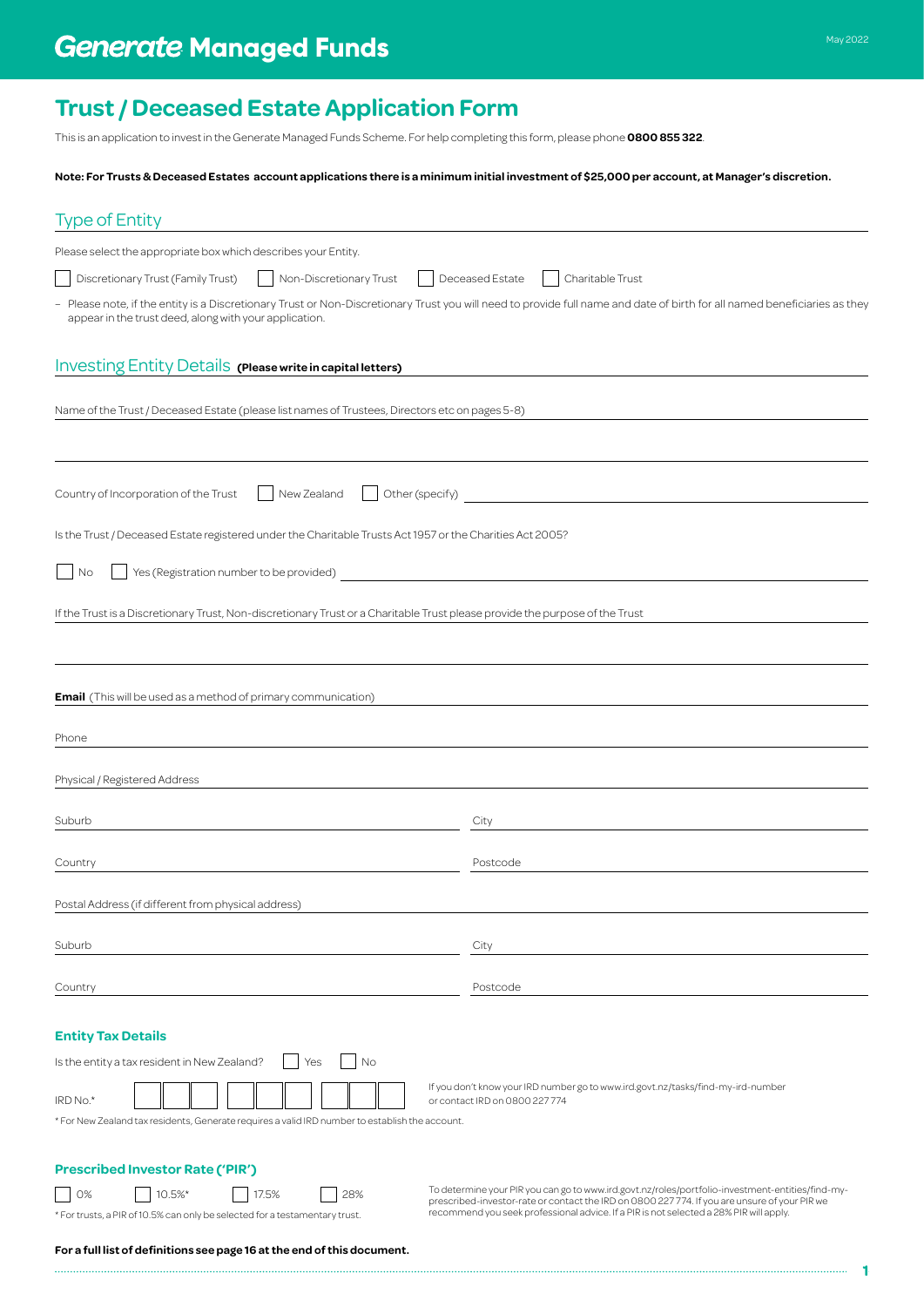## **Generate Managed Funds**

## **Trust / Deceased Estate Application Form**

This is an application to invest in the Generate Managed Funds Scheme. For help completing this form, please phone **0800 855 322**.

## Entity Foreign Tax Residency Details **(Please write in capital letters)**

International tax compliance regulations have been introduced to protect the integrity of tax systems around the world. These require Generate, along with other Financial Institutions, to collect information about their clients' foreign tax residency. Further information about the Foreign Account Tax Compliance Act ('FATCA') and the Common Reporting Standard ('CRS') is available from Inland Revenue, [www.ird.govt.nz/international-tax/exchange-of-information](http://www.ird.govt.nz/international-tax/exchange-of-information).

## **If you need tax advice, please contact a qualified tax professional.**

### **1. Is the entity a tax resident of another country (other than New Zealand)?**  $\Box$  Yes  $\Box$  No

If you answered 'Yes' please list all countries below and provide the Tax Identification Number ('TIN') for each country.

**Country of Tax Residence TIN (or reason why TIN was unable to be obtained, see list)**

|     |                                                                                                                                                                                                                                                                                                                                                          |     |                  |    |  |                                            |  |     |           | 3 Cannot obtain TIN | 1 Country doesn't issue TIN | <b>Reason for not supplying TIN</b> | 2 Country doesn't require TIN collection |
|-----|----------------------------------------------------------------------------------------------------------------------------------------------------------------------------------------------------------------------------------------------------------------------------------------------------------------------------------------------------------|-----|------------------|----|--|--------------------------------------------|--|-----|-----------|---------------------|-----------------------------|-------------------------------------|------------------------------------------|
|     | Are you required to apply the Foreign Investment Fund Fair Dividend Rate rules on your overseas investments?                                                                                                                                                                                                                                             |     |                  |    |  |                                            |  | Yes | <b>No</b> |                     |                             |                                     |                                          |
|     | Non-Resident Withholding Tax applicable<br>Approved Issuer Levy applicable?                                                                                                                                                                                                                                                                              | Yes | Yes<br><b>No</b> | No |  |                                            |  |     |           |                     |                             |                                     |                                          |
|     | 2. Is the entity a Managed Investment Entity of a Non Participating CRS Country?                                                                                                                                                                                                                                                                         |     |                  |    |  |                                            |  |     |           |                     |                             |                                     |                                          |
| Yes | - please continue to question 3                                                                                                                                                                                                                                                                                                                          |     |                  |    |  |                                            |  |     |           |                     |                             |                                     |                                          |
| No  | - please continue to page 3                                                                                                                                                                                                                                                                                                                              |     |                  |    |  |                                            |  |     |           |                     |                             |                                     |                                          |
|     |                                                                                                                                                                                                                                                                                                                                                          |     |                  |    |  |                                            |  |     |           |                     |                             |                                     |                                          |
|     | 3. Is the entity a Financial Institution for FATCA or CRS purposes?                                                                                                                                                                                                                                                                                      |     |                  |    |  |                                            |  |     |           |                     |                             |                                     |                                          |
|     | The term Financial Institution as defined by FATCA and CRS includes custodial institutions, depository institutions, investment entities or specified insurance<br>companies. A family trust is likely to be a Financial Institution if 50% or more of the trust's income is from financial assets and is managed by another Financial Institution.      |     |                  |    |  |                                            |  |     |           |                     |                             |                                     |                                          |
| Yes | - please choose an option which best describes the Financial Institution's FATCA status and then continue to Question 5                                                                                                                                                                                                                                  |     |                  |    |  |                                            |  |     |           |                     |                             |                                     |                                          |
|     | Deemed Compliant Foreign Financial Institution                                                                                                                                                                                                                                                                                                           |     |                  |    |  | Partner Jurisdiction Financial Institution |  |     |           |                     |                             |                                     |                                          |
|     | <b>Exempt Beneficial Owner</b>                                                                                                                                                                                                                                                                                                                           |     |                  |    |  | New Zealand Financial Institution          |  |     |           |                     |                             |                                     |                                          |
|     | Participating Foreign Financial Institution                                                                                                                                                                                                                                                                                                              |     |                  |    |  |                                            |  |     |           |                     |                             |                                     |                                          |
|     | GIIN if applicable                                                                                                                                                                                                                                                                                                                                       |     |                  |    |  |                                            |  |     |           |                     |                             |                                     |                                          |
| No  | - please continue to Question 4 below                                                                                                                                                                                                                                                                                                                    |     |                  |    |  |                                            |  |     |           |                     |                             |                                     |                                          |
|     |                                                                                                                                                                                                                                                                                                                                                          |     |                  |    |  |                                            |  |     |           |                     |                             |                                     |                                          |
|     | 4. If it is a Non-Financial entity under FATCA, then what is the primary source of income as per FATCA?                                                                                                                                                                                                                                                  |     |                  |    |  |                                            |  |     |           |                     |                             |                                     |                                          |
|     | Active NFE - please continue to the Director / Trustee / Executor Details section on page 5                                                                                                                                                                                                                                                              |     |                  |    |  |                                            |  |     |           |                     |                             |                                     |                                          |
|     | Passive NFE - please continue to Question 5 below                                                                                                                                                                                                                                                                                                        |     |                  |    |  |                                            |  |     |           |                     |                             |                                     |                                          |
|     | 5. Does the entity have any Controlling Persons who are a foreign tax resident or a United States (US) citizen?                                                                                                                                                                                                                                          |     |                  |    |  |                                            |  |     |           |                     |                             |                                     |                                          |
|     | Controlling Person means any individual who can exercise control over the investing entity or any other natural person exercising or having the ability to exercise control<br>(including through an intermediary, or a chain of control or ownership). For example, any individual who owns, directly or indirectly, more than 25% of a company's share |     |                  |    |  |                                            |  |     |           |                     |                             |                                     |                                          |
|     | capital or the trustee, beneficiary, appointer or settlor of a trust.                                                                                                                                                                                                                                                                                    |     |                  |    |  |                                            |  |     |           |                     |                             |                                     |                                          |
| Yes | - please provide the name and details for each Controlling Person. If the individual is a Director / Trustee / Executor, this should be provided on pages 5-8,<br>otherwise please complete their details on page 9                                                                                                                                      |     |                  |    |  |                                            |  |     |           |                     |                             |                                     |                                          |
| No  | - please continue to the Director / Trustee / Executor Details section on page 5                                                                                                                                                                                                                                                                         |     |                  |    |  |                                            |  |     |           |                     |                             |                                     |                                          |
|     | <b>6. Politically Exposed Persons</b>                                                                                                                                                                                                                                                                                                                    |     |                  |    |  |                                            |  |     |           |                     |                             |                                     |                                          |
|     | Is any Trustee / Director or Beneficiary either:<br>- an individual who holds, or has held at any time in the preceding 12 months, a prominent public function in any country (other than New Zealand); or<br>- an immediate family member of a person referred to above, including a spouse, partner, child, child's spouse/partner or a parent.        |     |                  |    |  |                                            |  |     |           |                     |                             |                                     |                                          |
| Yes | No                                                                                                                                                                                                                                                                                                                                                       |     |                  |    |  |                                            |  |     |           |                     |                             |                                     |                                          |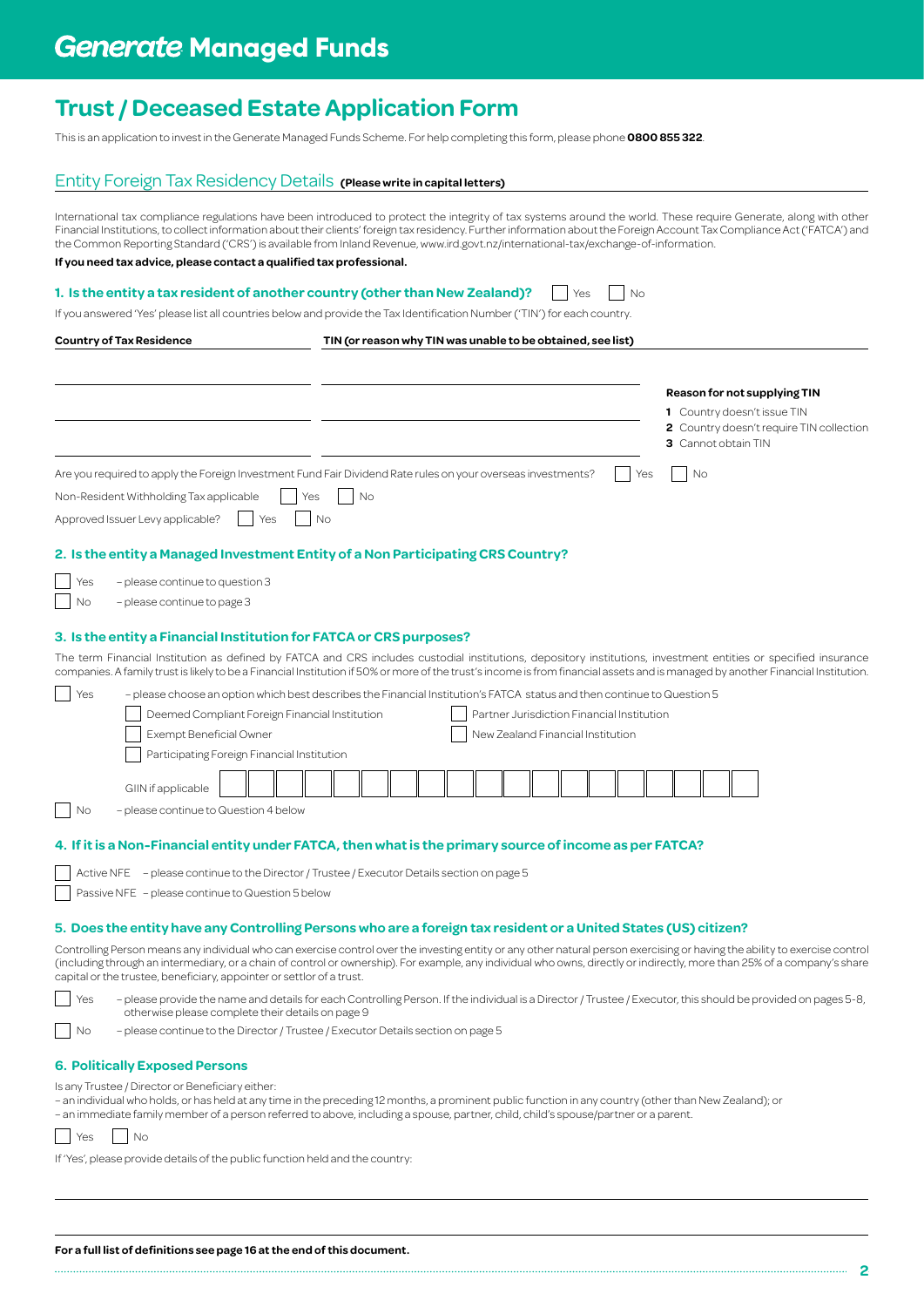This is an application to invest in the Generate Managed Funds Scheme. For help completing this form, please phone **0800 855 322**.

## Managed Fund selection

You may choose to invest in one fund or you can choose to invest a percentage in two or three funds. Please see section 3 of the Product Disclosure Statement for more details.

| Focused Growth           | %    |
|--------------------------|------|
| Balanced                 | %    |
| Conservative             | %    |
| Total (must add to 100%) | 100% |

## Investment Details **(Please write in capital letters)**

## **Source of Funds/Wealth**

| Please tell us the original source of the funds you are investing with us. You may need to supply proof of the source of funds such as sale and purchase agreement, |
|---------------------------------------------------------------------------------------------------------------------------------------------------------------------|
| payslips, legal documentation.                                                                                                                                      |

|  |  | Inheritance Property sale Asset/Business sale | Personal income | Accumulated savings   Deceased Estate |  | $\sim$ | Other |
|--|--|-----------------------------------------------|-----------------|---------------------------------------|--|--------|-------|
|  |  |                                               |                 |                                       |  |        |       |

| Please provide further details and certified verification of the source of funds. For example, XYZ Ltd sold for \$500,000 on 01/01/2018. |  |
|------------------------------------------------------------------------------------------------------------------------------------------|--|
|------------------------------------------------------------------------------------------------------------------------------------------|--|

| Primary purpose of investment:<br>Returns on investment                                                                                              |                    | Diversification of current portfolio |            |        |             |         |
|------------------------------------------------------------------------------------------------------------------------------------------------------|--------------------|--------------------------------------|------------|--------|-------------|---------|
| Other (please specify)                                                                                                                               |                    |                                      |            |        |             |         |
| How do you intend to transact on this account? (Please select all that apply).                                                                       |                    |                                      |            |        |             |         |
| <b>Deposits:</b>                                                                                                                                     | Lump Sum (one off) |                                      |            |        |             |         |
|                                                                                                                                                      | Regular**          |                                      | Frequency: | Weekly | Fortnightly | Monthly |
| Withdrawals:                                                                                                                                         | Lump Sum (one off) | Now and then<br>Regular              |            |        |             |         |
| Note: The minimum <b>Initial</b> Investment amount is \$25,000 <sup>*</sup> and the minimum <b>Regular</b> Investment amount is \$100 <sup>*</sup> . |                    |                                      |            |        |             |         |

\* At Manager's discretion. \*\* For regular investment contributions we will contact you to set up a direct debit payment schedule.

### **Payment Details and Process**

**Please note your account must be established with Generate before we can accept any funds for investment.**

Once your account has been setup we will contact you with the appropriate bank account details and references for you to make a direct credit payment from your specified bank account provided below.

## Bank Account Details

Please provide us with a New Zealand bank account and proof of these details.

Account Holder Name (in the same name as your Generate Managed Funds account) Account Number ſ ſ ſ Bank Branch Branch Branch Branch Branch Branch Branch Branch Branch Branch Branch Branch Branch Branch Branch

## **Proof of bank account**

Please provide proof of your bank account name and number by supplying any one of the following:

- a pre-coded deposit slip
- a copy of a bank statement dated within the last 12 months
- an over-the-counter printed receipt with a tellers stamp
- an online bank account statement with the name of the bank in the header/footer

– Bank correspondence with the account name and account number, dated within the last 12 months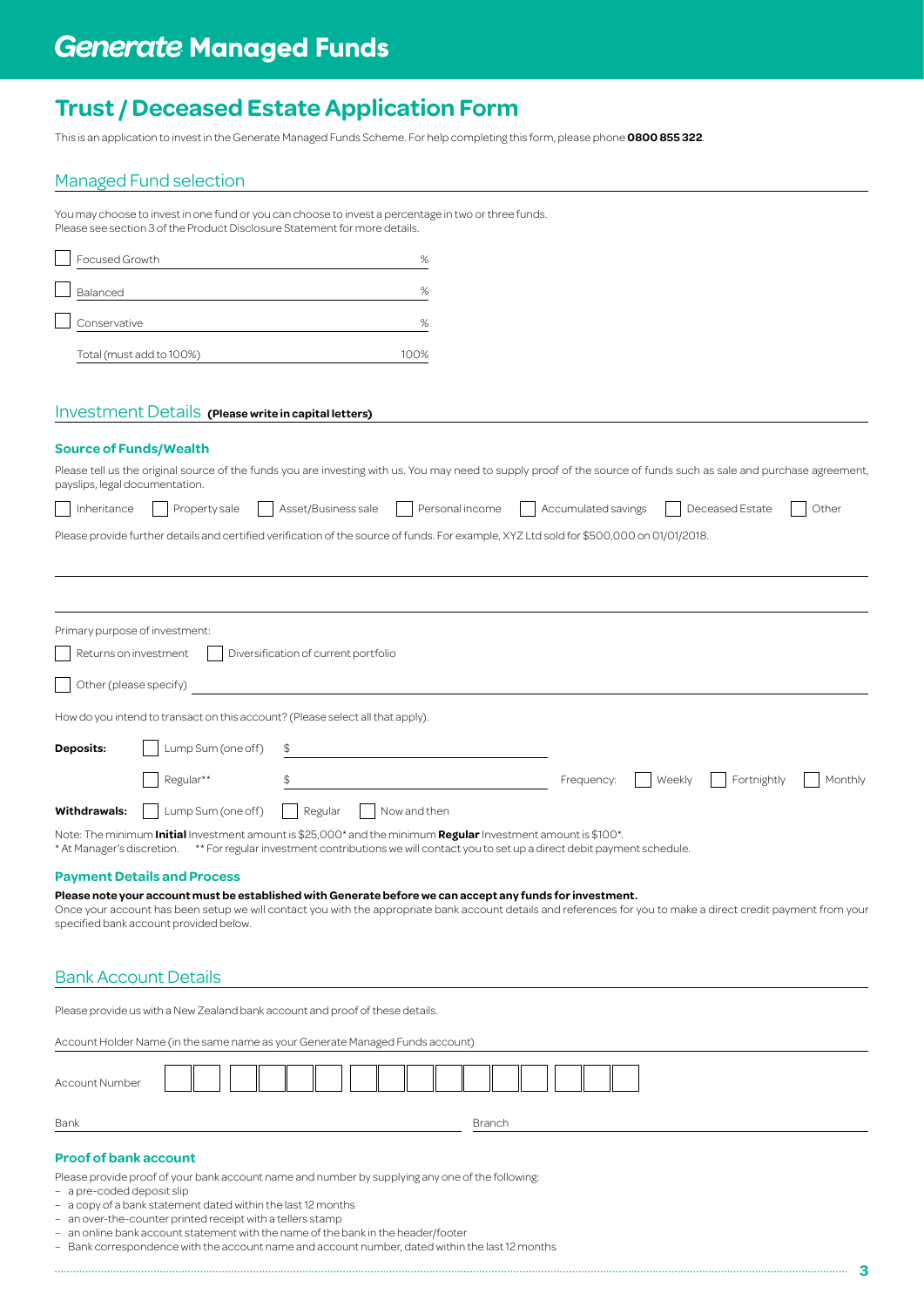This is an application to invest in the Generate Managed Funds Scheme. For help completing this form, please phone **0800 855 322**.

## **This part should only be filled out if a Trustee of the Trust is a Trustee Company**

| Company as a Trustee (Please write in capital letters)                                            |                      |
|---------------------------------------------------------------------------------------------------|----------------------|
|                                                                                                   |                      |
| Trustee Company Name                                                                              |                      |
|                                                                                                   |                      |
| Trustee Company Number                                                                            |                      |
|                                                                                                   |                      |
| <b>Email</b> (important)                                                                          | Phone                |
|                                                                                                   |                      |
| Physical Address / Registered Company Address                                                     |                      |
|                                                                                                   |                      |
| Suburb                                                                                            | City                 |
|                                                                                                   |                      |
| Country                                                                                           | Postcode             |
|                                                                                                   |                      |
| Postal Address (if different from physical address)                                               |                      |
| Suburb                                                                                            | City                 |
|                                                                                                   |                      |
| Country                                                                                           | Postcode             |
|                                                                                                   |                      |
| Principal place of business                                                                       |                      |
|                                                                                                   |                      |
| Suburb                                                                                            | City                 |
|                                                                                                   |                      |
| Country                                                                                           | Postcode             |
|                                                                                                   |                      |
| Any (number) of the below named Director(s) may act on behalf of the Trustee Company named above: |                      |
|                                                                                                   |                      |
| <b>Director Name</b>                                                                              | <b>Director Name</b> |
|                                                                                                   |                      |

**In addition to all Trustees, a minimum of two directors of the Trustee Company must sign the Agreement on page 13. Signatures of other directors will be required if they need to be authorised on the account.**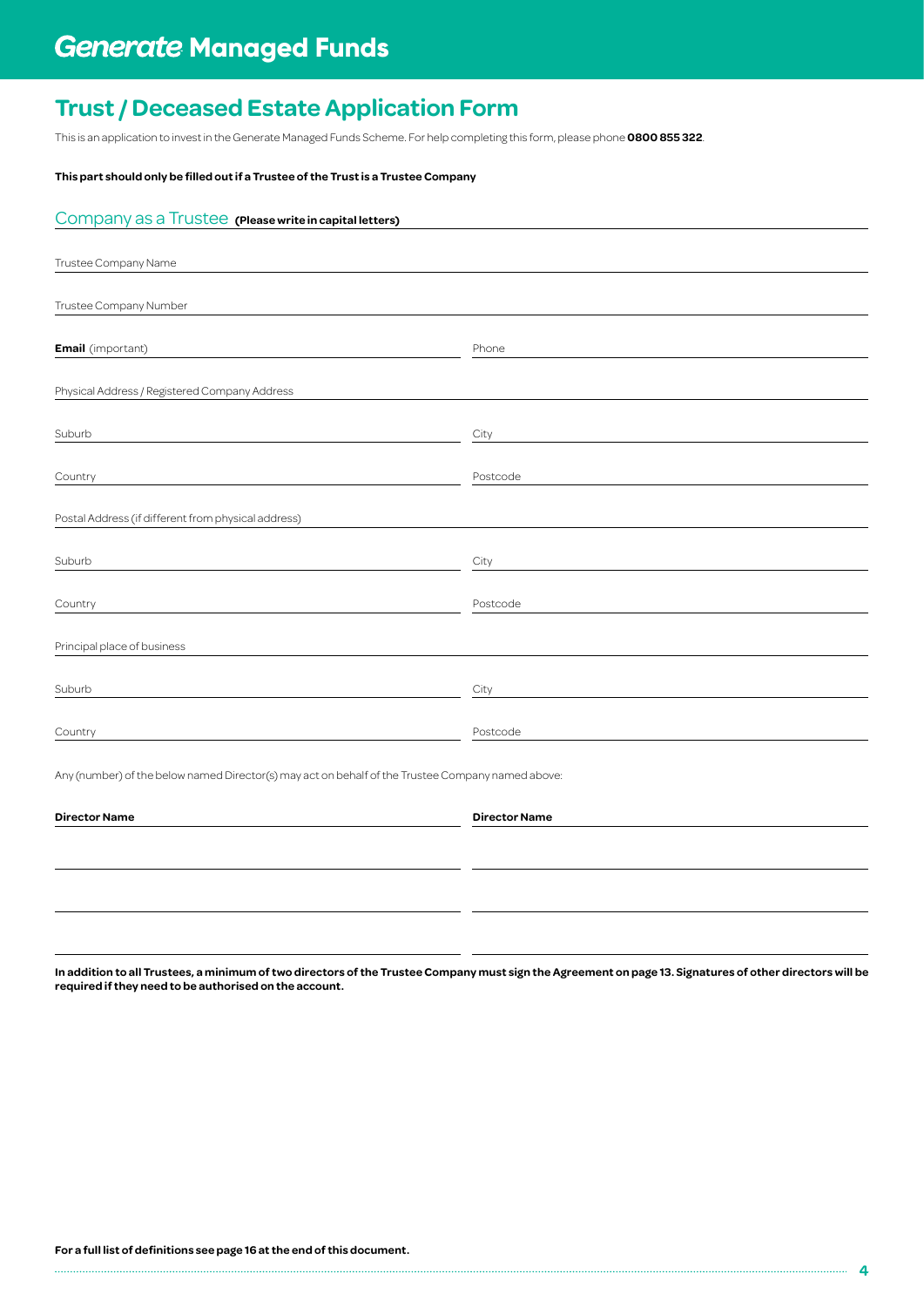This is an application to invest in the Generate Managed Funds Scheme. For help completing this form, please phone **0800 855 322**.

| Director / Trustee / Executor 1 Details (Please write in capital letters)                                                                                                                                                                                                                                                      |                                                                                                                                |
|--------------------------------------------------------------------------------------------------------------------------------------------------------------------------------------------------------------------------------------------------------------------------------------------------------------------------------|--------------------------------------------------------------------------------------------------------------------------------|
| Director of Trustee Company<br>Settlor<br>Trustee<br>Position:                                                                                                                                                                                                                                                                 | Executors of deceased estate                                                                                                   |
| First Name<br>Title                                                                                                                                                                                                                                                                                                            | Middle Name                                                                                                                    |
| Surname                                                                                                                                                                                                                                                                                                                        | Preferred First Name                                                                                                           |
| Date of Birth                                                                                                                                                                                                                                                                                                                  |                                                                                                                                |
| Mobile                                                                                                                                                                                                                                                                                                                         | Daytime Phone                                                                                                                  |
| <b>Email</b> (important)                                                                                                                                                                                                                                                                                                       |                                                                                                                                |
| <b>Residential Address</b>                                                                                                                                                                                                                                                                                                     |                                                                                                                                |
| Postal Address                                                                                                                                                                                                                                                                                                                 |                                                                                                                                |
|                                                                                                                                                                                                                                                                                                                                |                                                                                                                                |
| Suburb<br>City                                                                                                                                                                                                                                                                                                                 | Postcode                                                                                                                       |
| <b>NZ Tax Residency</b><br>Are you a tax resident of New Zealand?<br>Yes<br>No<br>IRD No.*<br>* For New Zealand tax residents, Generate requires a valid IRD number to establish the account.                                                                                                                                  | If you don't know your IRD number go to www.ird.govt.nz/tasks/find-my-ird-number<br>or contact IRD on 0800 227 774             |
| <b>Foreign Tax Residency</b><br>Are you a US citizen or US tax resident?<br>Yes<br>Are you a tax resident in any other country (other than the US or NZ)?<br>Yes<br>If you answered 'Yes' to either of the above questions please list all countries below and provide the Tax Identification Number ('TIN') for each country. | No<br>No                                                                                                                       |
| <b>Country of Tax Residence</b>                                                                                                                                                                                                                                                                                                | TIN (or reason why TIN was unable to be obtained, see list)                                                                    |
|                                                                                                                                                                                                                                                                                                                                | Reason for not supplying TIN<br>1 Country doesn't issue TIN<br>2 Country doesn't require TIN collection<br>3 Cannot obtain TIN |
| For further information on your personal tax residency status please see<br>http://www.oecd.org/tax/automatic-exchange/crs-implementation-and-assistance/tax-residency or speak to a tax adviser.                                                                                                                              |                                                                                                                                |

### **Investor Identification**

If you agree to Electronic Identity Verification please tick the box below. If you do not agree please follow the instructions on page 16.

### **Electronic Identity Verification and Proof of Address**

Generate can confirm the identity and/or New Zealand and Australia address of many of our clients electronically, with their permission. Please note that we use an external third party system not owned by Generate to conduct identity checks in this way.

 $\mathbf{L}$  I confirm that I give Generate authority to check my identity and/or address electronically using the documentation provided.

### **I have included a copy of my current signed NZ Passport (preferred) or NZ Driver Licence (front & back)**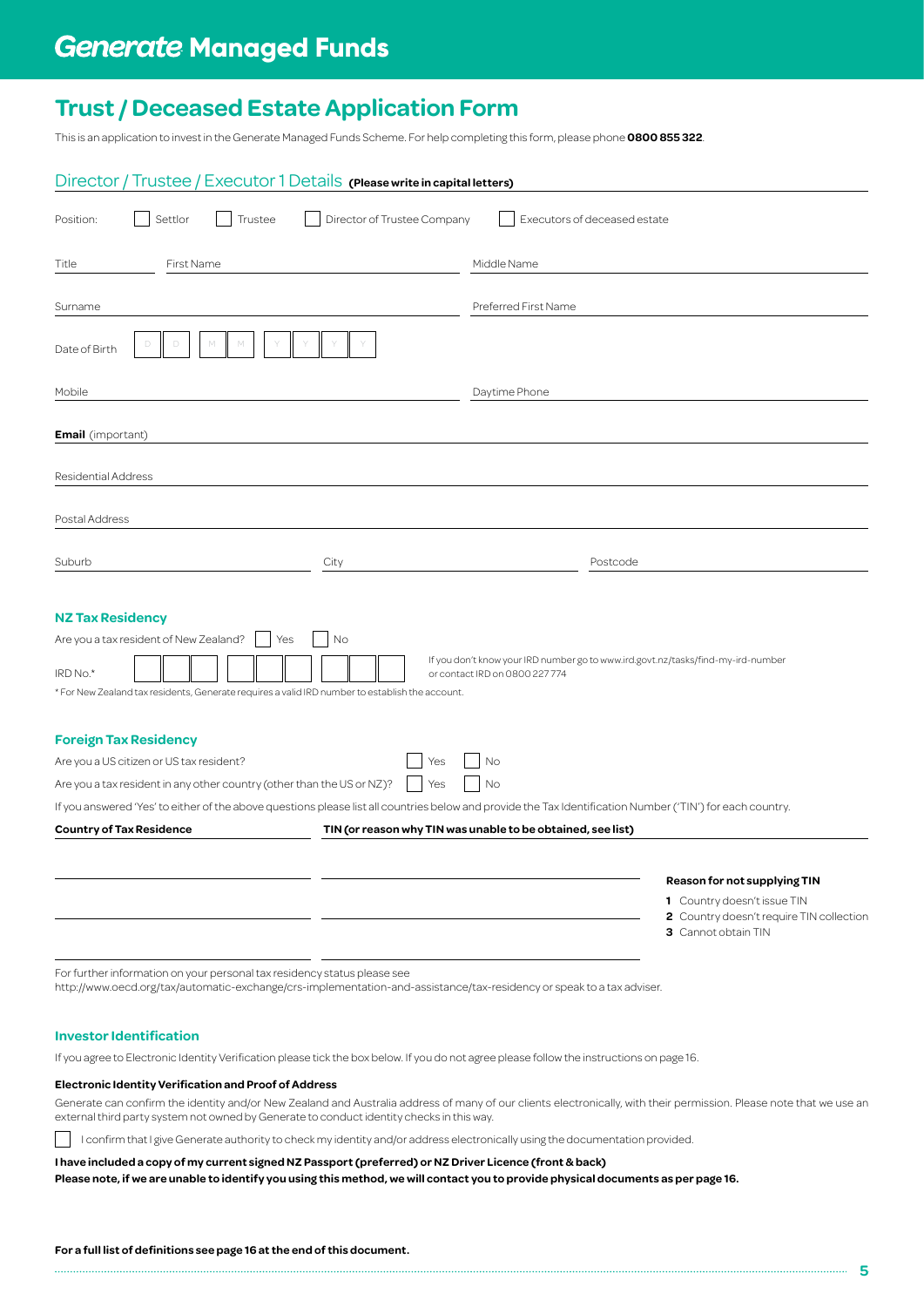This is an application to invest in the Generate Managed Funds Scheme. For help completing this form, please phone **0800 855 322**.

| Director / Trustee / Executor 2 Details (Please write in capital letters)                                                                                                                                                                                                                                                      |                                                                                                                                |
|--------------------------------------------------------------------------------------------------------------------------------------------------------------------------------------------------------------------------------------------------------------------------------------------------------------------------------|--------------------------------------------------------------------------------------------------------------------------------|
| Director of Trustee Company<br>Settlor<br>Trustee<br>Position:                                                                                                                                                                                                                                                                 | Executors of deceased estate                                                                                                   |
| First Name<br>Title                                                                                                                                                                                                                                                                                                            | Middle Name                                                                                                                    |
| Surname                                                                                                                                                                                                                                                                                                                        | Preferred First Name                                                                                                           |
| Date of Birth                                                                                                                                                                                                                                                                                                                  |                                                                                                                                |
| Mobile                                                                                                                                                                                                                                                                                                                         | Daytime Phone                                                                                                                  |
| <b>Email</b> (important)                                                                                                                                                                                                                                                                                                       |                                                                                                                                |
| <b>Residential Address</b>                                                                                                                                                                                                                                                                                                     |                                                                                                                                |
| Postal Address                                                                                                                                                                                                                                                                                                                 |                                                                                                                                |
|                                                                                                                                                                                                                                                                                                                                |                                                                                                                                |
| Suburb<br>City                                                                                                                                                                                                                                                                                                                 | Postcode                                                                                                                       |
| <b>NZ Tax Residency</b><br>Are you a tax resident of New Zealand?<br>Yes<br>No<br>IRD No.*<br>* For New Zealand tax residents, Generate requires a valid IRD number to establish the account.                                                                                                                                  | If you don't know your IRD number go to www.ird.govt.nz/tasks/find-my-ird-number<br>or contact IRD on 0800 227 774             |
| <b>Foreign Tax Residency</b><br>Are you a US citizen or US tax resident?<br>Yes<br>Are you a tax resident in any other country (other than the US or NZ)?<br>Yes<br>If you answered 'Yes' to either of the above questions please list all countries below and provide the Tax Identification Number ('TIN') for each country. | No<br>No                                                                                                                       |
| <b>Country of Tax Residence</b>                                                                                                                                                                                                                                                                                                | TIN (or reason why TIN was unable to be obtained, see list)                                                                    |
|                                                                                                                                                                                                                                                                                                                                | Reason for not supplying TIN<br>1 Country doesn't issue TIN<br>2 Country doesn't require TIN collection<br>3 Cannot obtain TIN |
| For further information on your personal tax residency status please see<br>http://www.oecd.org/tax/automatic-exchange/crs-implementation-and-assistance/tax-residency or speak to a tax adviser.                                                                                                                              |                                                                                                                                |

### **Investor Identification**

If you agree to Electronic Identity Verification please tick the box below. If you do not agree please follow the instructions on page 16.

### **Electronic Identity Verification and Proof of Address**

Generate can confirm the identity and/or New Zealand and Australia address of many of our clients electronically, with their permission. Please note that we use an external third party system not owned by Generate to conduct identity checks in this way.

 $\mathbf{L}$  I confirm that I give Generate authority to check my identity and/or address electronically using the documentation provided.

### **I have included a copy of my current signed NZ Passport (preferred) or NZ Driver Licence (front & back)**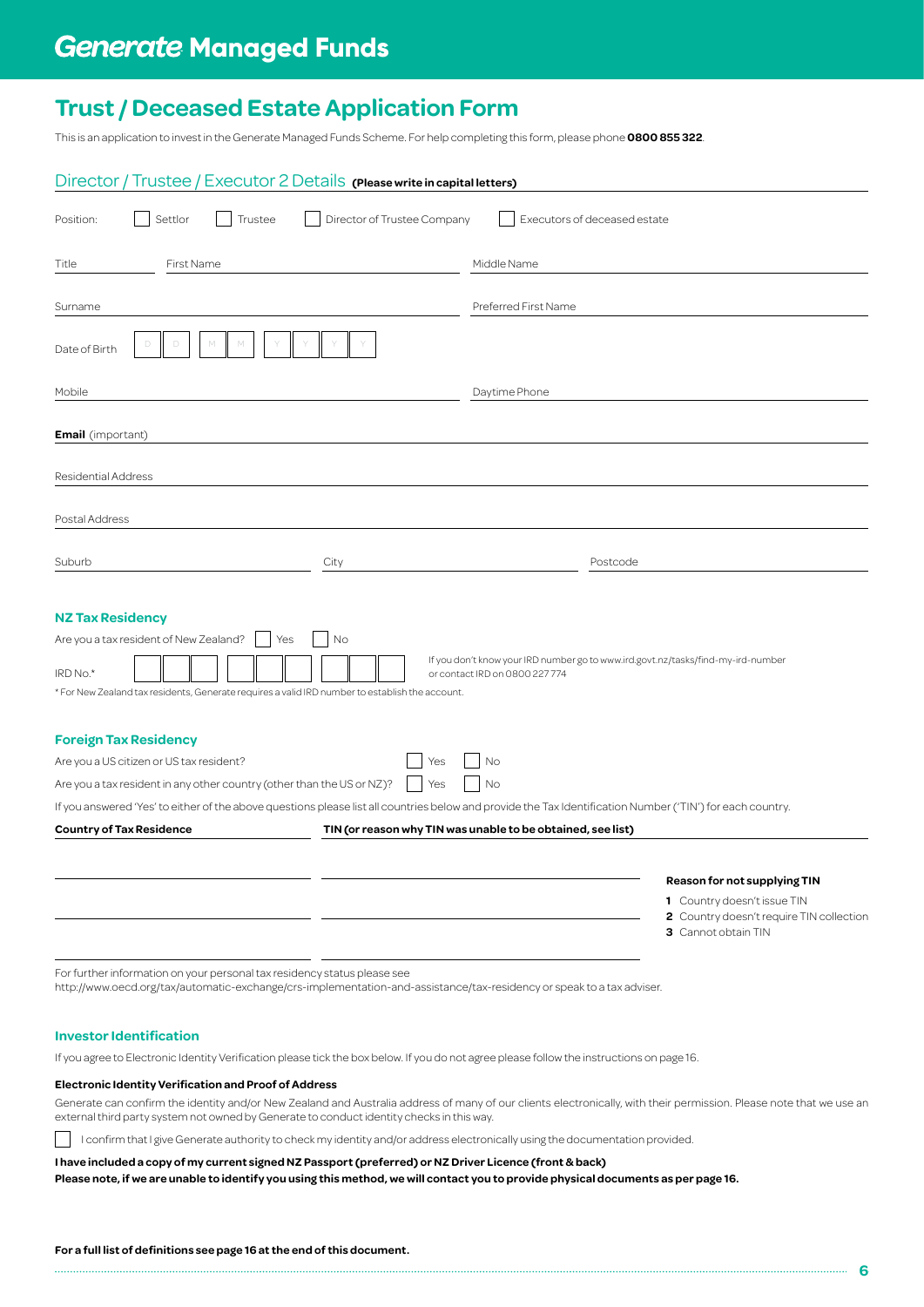This is an application to invest in the Generate Managed Funds Scheme. For help completing this form, please phone **0800 855 322**.

| Director / Trustee / Executor 3 Details (Please write in capital letters)                                                                                                                         |                                                                                                                                |
|---------------------------------------------------------------------------------------------------------------------------------------------------------------------------------------------------|--------------------------------------------------------------------------------------------------------------------------------|
| Settlor<br>Trustee<br>Director of Trustee Company<br>Position:                                                                                                                                    | Executors of deceased estate                                                                                                   |
| First Name<br>Title                                                                                                                                                                               | Middle Name                                                                                                                    |
| Surname                                                                                                                                                                                           | Preferred First Name                                                                                                           |
| Date of Birth                                                                                                                                                                                     |                                                                                                                                |
| Mobile                                                                                                                                                                                            | Daytime Phone                                                                                                                  |
| <b>Email</b> (important)                                                                                                                                                                          |                                                                                                                                |
| <b>Residential Address</b>                                                                                                                                                                        |                                                                                                                                |
| Postal Address                                                                                                                                                                                    |                                                                                                                                |
| Suburb                                                                                                                                                                                            | Postcode                                                                                                                       |
| City                                                                                                                                                                                              |                                                                                                                                |
| <b>NZ Tax Residency</b><br>Are you a tax resident of New Zealand?<br>No<br>Yes<br>IRD No.*<br>* For New Zealand tax residents, Generate requires a valid IRD number to establish the account.     | If you don't know your IRD number go to www.ird.govt.nz/tasks/find-my-ird-number<br>or contact IRD on 0800 227 774             |
| <b>Foreign Tax Residency</b><br>Are you a US citizen or US tax resident?<br>Yes<br>Are you a tax resident in any other country (other than the US or NZ)?<br>Yes                                  | No<br>No                                                                                                                       |
| If you answered 'Yes' to either of the above questions please list all countries below and provide the Tax Identification Number ('TIN') for each country.<br><b>Country of Tax Residence</b>     | TIN (or reason why TIN was unable to be obtained, see list)                                                                    |
|                                                                                                                                                                                                   | Reason for not supplying TIN<br>1 Country doesn't issue TIN<br>2 Country doesn't require TIN collection<br>3 Cannot obtain TIN |
| For further information on your personal tax residency status please see<br>http://www.oecd.org/tax/automatic-exchange/crs-implementation-and-assistance/tax-residency or speak to a tax adviser. |                                                                                                                                |

### **Investor Identification**

If you agree to Electronic Identity Verification please tick the box below. If you do not agree please follow the instructions on page 16.

#### **Electronic Identity Verification and Proof of Address**

Generate can confirm the identity and/or New Zealand and Australia address of many of our clients electronically, with their permission. Please note that we use an external third party system not owned by Generate to conduct identity checks in this way.

**7**

 $\mathbf{L}$  I confirm that I give Generate authority to check my identity and/or address electronically using the documentation provided.

### **I have included a copy of my current signed NZ Passport (preferred) or NZ Driver Licence (front & back)**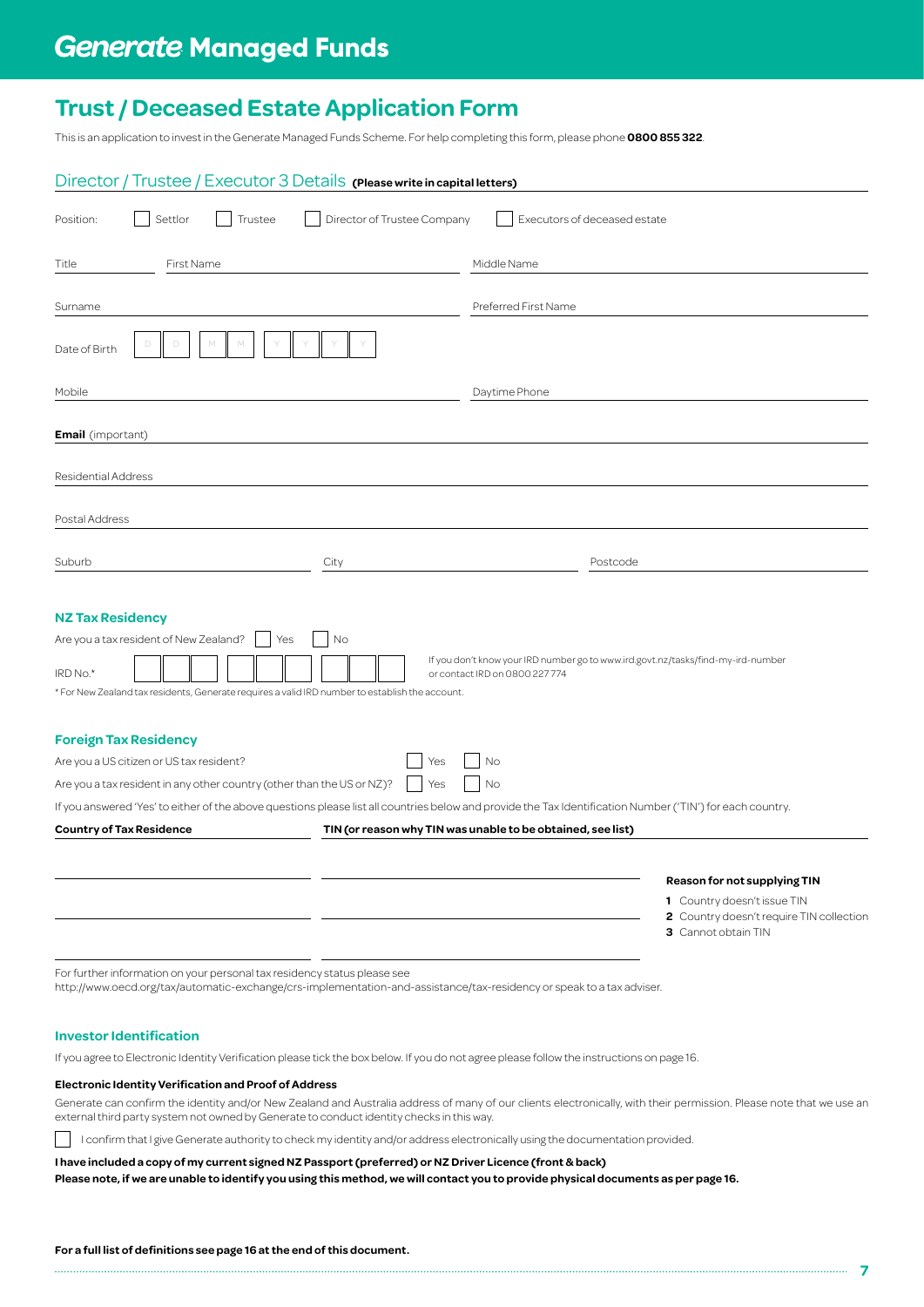This is an application to invest in the Generate Managed Funds Scheme. For help completing this form, please phone **0800 855 322**.

| Director / Trustee / Executor 4 Details (Please write in capital letters)                                                                                                                         |                                                                                                                                |
|---------------------------------------------------------------------------------------------------------------------------------------------------------------------------------------------------|--------------------------------------------------------------------------------------------------------------------------------|
| Settlor<br>Trustee<br>Director of Trustee Company<br>Position:                                                                                                                                    | Executors of deceased estate                                                                                                   |
| First Name<br>Title                                                                                                                                                                               | Middle Name                                                                                                                    |
| Surname                                                                                                                                                                                           | Preferred First Name                                                                                                           |
| Date of Birth                                                                                                                                                                                     |                                                                                                                                |
| Mobile                                                                                                                                                                                            | Daytime Phone                                                                                                                  |
| <b>Email</b> (important)                                                                                                                                                                          |                                                                                                                                |
| <b>Residential Address</b>                                                                                                                                                                        |                                                                                                                                |
| Postal Address                                                                                                                                                                                    |                                                                                                                                |
| Suburb                                                                                                                                                                                            | Postcode                                                                                                                       |
| City                                                                                                                                                                                              |                                                                                                                                |
| <b>NZ Tax Residency</b><br>Are you a tax resident of New Zealand?<br>No<br>Yes<br>IRD No.*<br>* For New Zealand tax residents, Generate requires a valid IRD number to establish the account.     | If you don't know your IRD number go to www.ird.govt.nz/tasks/find-my-ird-number<br>or contact IRD on 0800 227 774             |
| <b>Foreign Tax Residency</b><br>Are you a US citizen or US tax resident?<br>Yes<br>Are you a tax resident in any other country (other than the US or NZ)?<br>Yes                                  | No<br>No                                                                                                                       |
| If you answered 'Yes' to either of the above questions please list all countries below and provide the Tax Identification Number ('TIN') for each country.                                        |                                                                                                                                |
| <b>Country of Tax Residence</b>                                                                                                                                                                   | TIN (or reason why TIN was unable to be obtained, see list)                                                                    |
|                                                                                                                                                                                                   | Reason for not supplying TIN<br>1 Country doesn't issue TIN<br>2 Country doesn't require TIN collection<br>3 Cannot obtain TIN |
| For further information on your personal tax residency status please see<br>http://www.oecd.org/tax/automatic-exchange/crs-implementation-and-assistance/tax-residency or speak to a tax adviser. |                                                                                                                                |

### **Investor Identification**

If you agree to Electronic Identity Verification please tick the box below. If you do not agree please follow the instructions on page 16.

#### **Electronic Identity Verification and Proof of Address**

Generate can confirm the identity and/or New Zealand and Australia address of many of our clients electronically, with their permission. Please note that we use an external third party system not owned by Generate to conduct identity checks in this way.

 $\mathbf{L}$  I confirm that I give Generate authority to check my identity and/or address electronically using the documentation provided.

### **I have included a copy of my current signed NZ Passport (preferred) or NZ Driver Licence (front & back)**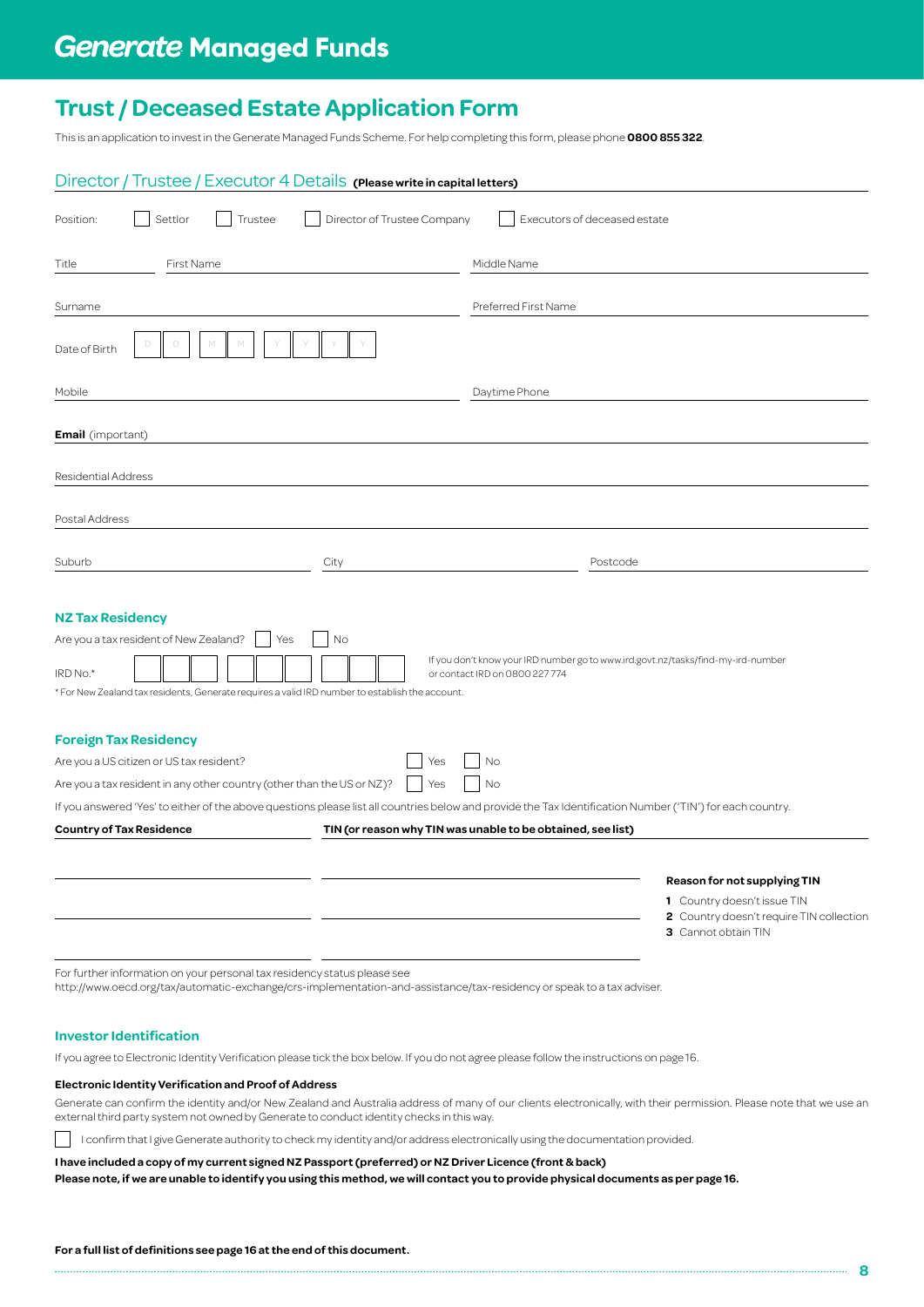This is an application to invest in the Generate Managed Funds Scheme. For help completing this form, please phone **0800 855 322**.

## Controlling Person

If you answered 'Yes' to Question 5 on page 2, please complete the name and details for each Controlling Person. **If the individual is a Director / Partner and has already provided their information on pages 5-8, you do not need to include them in this section.**

## Controlling Person 1 **(Please write in capital letters)**

| Title                    | First Name                                                               | Middle Name                                                                                                           | Surname                                                     |                                                                                                                                                            |
|--------------------------|--------------------------------------------------------------------------|-----------------------------------------------------------------------------------------------------------------------|-------------------------------------------------------------|------------------------------------------------------------------------------------------------------------------------------------------------------------|
| Date of Birth            |                                                                          |                                                                                                                       | Role/Relationship to Entity                                 |                                                                                                                                                            |
| <b>Email</b> (important) |                                                                          |                                                                                                                       | Contact Phone                                               |                                                                                                                                                            |
|                          |                                                                          |                                                                                                                       |                                                             |                                                                                                                                                            |
| Residential Address      |                                                                          |                                                                                                                       |                                                             |                                                                                                                                                            |
| Suburb                   |                                                                          | City                                                                                                                  |                                                             | Postcode                                                                                                                                                   |
|                          | <b>Foreign Tax Residency</b>                                             |                                                                                                                       |                                                             |                                                                                                                                                            |
|                          | Are you a US citizen or US tax resident?                                 | Yes                                                                                                                   | No                                                          | If yes then complete IRD W9 form, available on request or online at the IRS website                                                                        |
|                          | Are you a tax resident in any other country (other than the US or NZ)?   | Yes                                                                                                                   | No                                                          |                                                                                                                                                            |
|                          |                                                                          |                                                                                                                       |                                                             | If you answered 'Yes' to either of the above questions please list all countries below and provide the Tax Identification Number ('TIN') for each country. |
|                          | <b>Country of Tax Residence</b>                                          |                                                                                                                       | TIN (or reason why TIN was unable to be obtained, see list) |                                                                                                                                                            |
|                          |                                                                          |                                                                                                                       |                                                             | <b>Reason for not supplying TIN</b>                                                                                                                        |
|                          |                                                                          |                                                                                                                       |                                                             | 1 Country doesn't issue TIN<br>2 Country doesn't require TIN collection                                                                                    |
|                          |                                                                          |                                                                                                                       |                                                             | 3 Cannot obtain TIN                                                                                                                                        |
|                          | For further information on your personal tax residency status please see | http://www.oecd.org/tax/automatic-exchange/crs-implementation-and-assistance/tax-residency or speak to a tax adviser. |                                                             |                                                                                                                                                            |
|                          |                                                                          |                                                                                                                       |                                                             |                                                                                                                                                            |
|                          |                                                                          |                                                                                                                       |                                                             |                                                                                                                                                            |
|                          | Controlling Person 2 (Please write in capital letters)                   |                                                                                                                       |                                                             |                                                                                                                                                            |
| Title                    | <b>First Name</b>                                                        | Middle Name                                                                                                           | Surname                                                     |                                                                                                                                                            |
|                          |                                                                          |                                                                                                                       |                                                             |                                                                                                                                                            |
| Date of Birth            |                                                                          |                                                                                                                       | Role/Relationship to Entity                                 |                                                                                                                                                            |
|                          |                                                                          |                                                                                                                       |                                                             |                                                                                                                                                            |
| <b>Email</b> (important) |                                                                          |                                                                                                                       | Contact Phone                                               |                                                                                                                                                            |
|                          |                                                                          |                                                                                                                       |                                                             |                                                                                                                                                            |
| Residential Address      |                                                                          |                                                                                                                       |                                                             |                                                                                                                                                            |
| Suburb                   |                                                                          | City                                                                                                                  |                                                             | Postcode                                                                                                                                                   |
|                          | <b>Foreign Tax Residency</b>                                             |                                                                                                                       |                                                             |                                                                                                                                                            |
|                          | Are you a US citizen or US tax resident?                                 | Yes                                                                                                                   | No                                                          | If yes then complete IRD W9 form, available on request or online at the IRS website                                                                        |
|                          | Are you a tax resident in any other country (other than the US or NZ)?   | Yes                                                                                                                   | No                                                          |                                                                                                                                                            |
|                          |                                                                          |                                                                                                                       |                                                             | If you answered 'Yes' to either of the above questions please list all countries below and provide the Tax Identification Number ('TIN') for each country. |
|                          | Country of Tax Residence                                                 |                                                                                                                       | TIN (or reason why TIN was unable to be obtained, see list) |                                                                                                                                                            |
|                          |                                                                          |                                                                                                                       |                                                             | <b>Reason for not supplying TIN</b>                                                                                                                        |
|                          |                                                                          |                                                                                                                       |                                                             | 1 Country doesn't issue TIN                                                                                                                                |
|                          |                                                                          |                                                                                                                       |                                                             | 2 Country doesn't require TIN collection                                                                                                                   |

**3** Cannot obtain TIN

For further information on your personal tax residency status please see

<http://www.oecd.org/tax/automatic-exchange/crs-implementation-and-assistance/tax-residency> or speak to a tax adviser.

### **For a full list of definitions see page 16 at the end of this document.**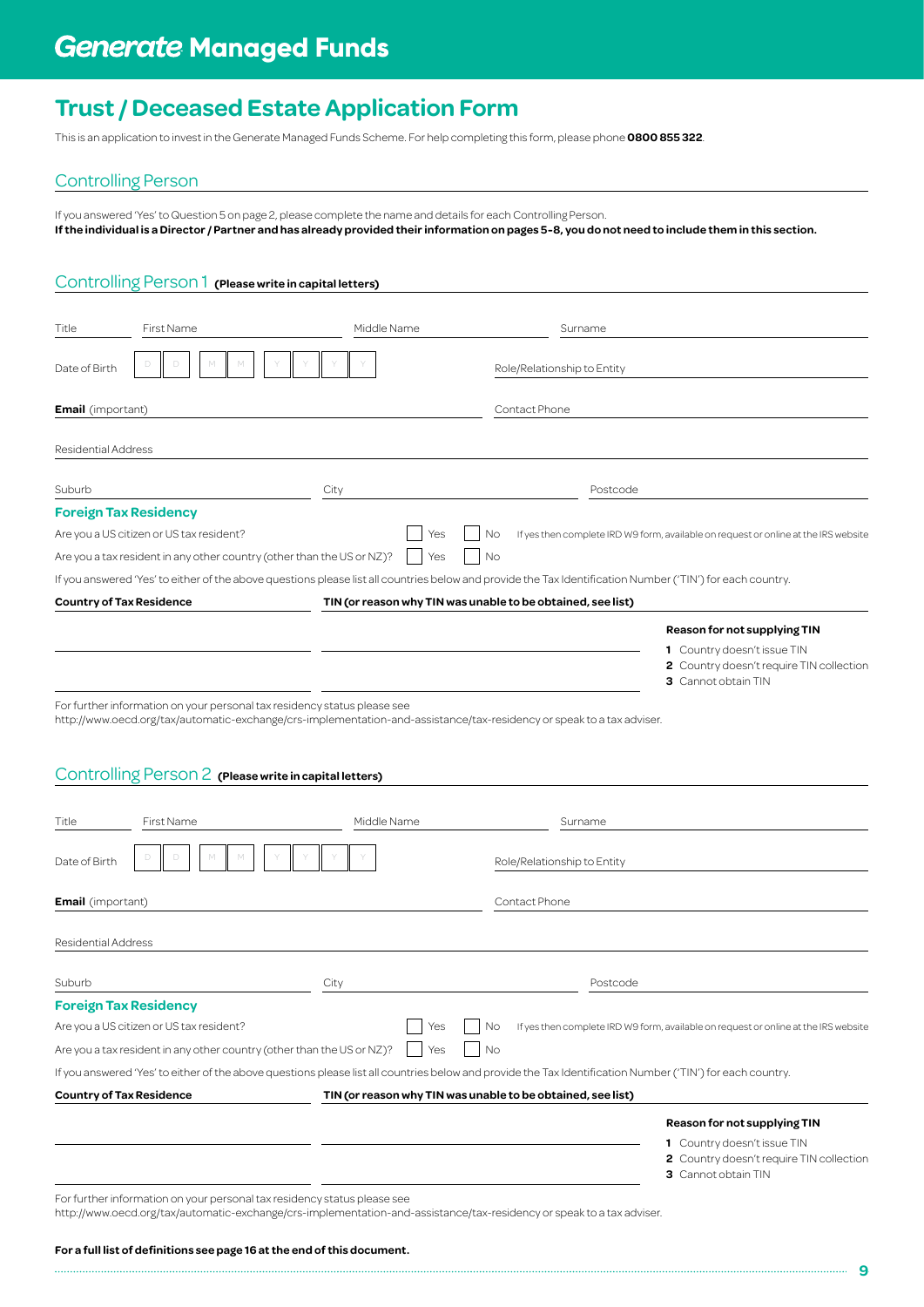This is an application to invest in the Generate Managed Funds Scheme. For help completing this form, please phone **0800 855 322**.

## Authority to Act **(Please write in capital letters)**

### **Complete this section to give authority to act on behalf of the applicant.**

We the Trustees:

1. Confirm that we are all the current and validly appointed Trustees of the Trust

2. Confirm that we have decided to invest in Generate Managed Funds from time to time

3. Authorise that the following named Trustees (acting jointly where more than one name is given)

| Name |  |  |
|------|--|--|
|      |  |  |
| Name |  |  |
|      |  |  |
| Name |  |  |

Name

may, until further written notice to the contrary, instruct Generate on behalf of all of the Trustees to:

a) reallocate any or all amounts invested between Funds in the name of the Trust

b) withdraw any or all amounts from any Fund(s) provided that such amounts are payable to the Trust

c) deposit any further amounts into any Fund(s) in the name of the Trust

4. Ratify the actions of the above authorised Trustees so acting

5. Indemnify Generate in respect of any liability incurred by Generate in acting in reliance upon this Authority to Act.

#### **Please note, you must immediately notify Generate of any changes to the Trustees of the Trust.**

This Authority to Act will then be revoked and, if required, a new Authority to Act will need to be completed. All Trustees (and if a Trustee Company is involved, a minimum of two Directors) must sign the Agreement

### **Signature of Trustee / Director 1**

|                                          | Date Signed |  |
|------------------------------------------|-------------|--|
| <b>Signature of Trustee / Director 2</b> |             |  |
|                                          | Date Signed |  |
| <b>Signature of Trustee / Director 3</b> |             |  |
|                                          | Date Signed |  |
| <b>Signature of Trustee / Director 4</b> |             |  |

Date Signed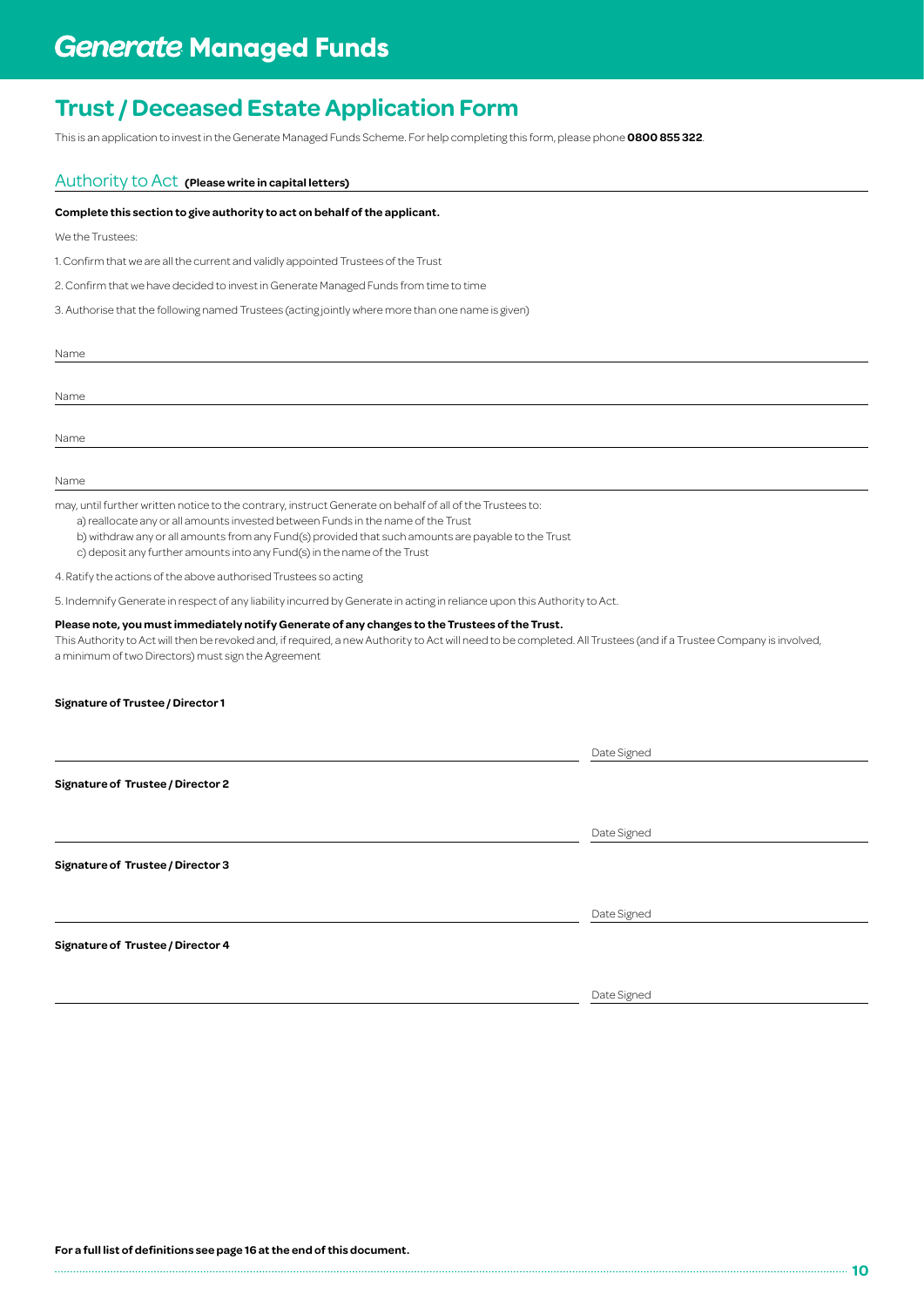# **Generate Managed Funds**

## **Trust / Deceased Estate Application Form**

This is an application to invest in the Generate Managed Funds Scheme. For help completing this form, please phone **0800 855 322**.

## Beneficiaries of the Trust Deed **(Please write in capital letters)**

Please list the full name and date of birth of any named beneficiaries on the trust deed below:

## **Beneficiary 1**

| Title                | First Name | Middle Name   |                                                       |
|----------------------|------------|---------------|-------------------------------------------------------|
| Surname              |            | Date of Birth | $\Box$<br>М<br>$\mathbb{M}$<br>D                      |
| <b>Beneficiary 2</b> |            |               |                                                       |
| Title                | First Name | Middle Name   |                                                       |
| Surname              |            | Date of Birth | D<br>М<br>D                                           |
| <b>Beneficiary 3</b> |            |               |                                                       |
| Title                | First Name | Middle Name   |                                                       |
| Surname              |            | Date of Birth | М<br>D<br>M                                           |
| <b>Beneficiary 4</b> |            |               |                                                       |
| Title                | First Name | Middle Name   |                                                       |
| Surname              |            | Date of Birth | $\Box$<br>$\Box$<br>$\mathbb{M}$<br>$\mathsf{M}$      |
| <b>Beneficiary 5</b> |            |               |                                                       |
| Title                | First Name | Middle Name   |                                                       |
| Surname              |            | Date of Birth | $\Box$<br>$\Box$<br>$\mathbb M$<br>${\mathbb M}$<br>Y |
| <b>Beneficiary 6</b> |            |               |                                                       |
| Title                | First Name | Middle Name   |                                                       |
| Surname              |            | Date of Birth | $\Box$<br>$\mathbb{M}$<br>D<br>М                      |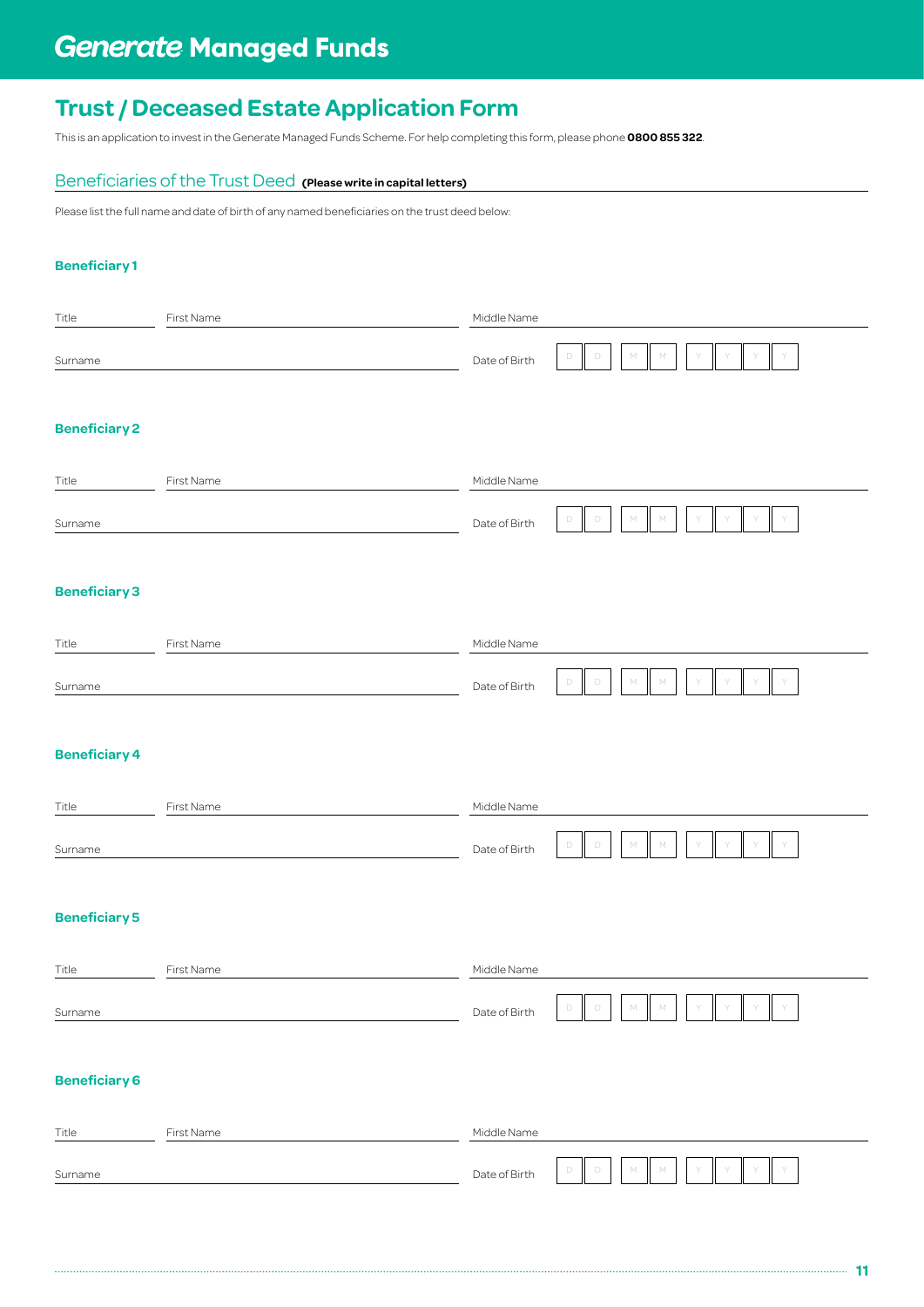# **Generate Managed Funds**

## **Trust / Deceased Estate Application Form**

This is an application to invest in the Generate Managed Funds Scheme. For help completing this form, please phone **0800 855 322**.

## Beneficiaries of the Trust Deed **(Please write in capital letters)**

Please list the full name and date of birth of any named beneficiaries on the trust deed below:

## **Beneficiary 7**

| Title                 | First Name | Middle Name   |                                                        |
|-----------------------|------------|---------------|--------------------------------------------------------|
| Surname               |            | Date of Birth | М<br>$\Box$<br>D<br>М                                  |
| <b>Beneficiary 8</b>  |            |               |                                                        |
| Title                 | First Name | Middle Name   |                                                        |
| Surname               |            | Date of Birth | D<br>М                                                 |
| <b>Beneficiary 9</b>  |            |               |                                                        |
| Title                 | First Name | Middle Name   |                                                        |
| Surname               |            | Date of Birth | М<br>$\mathbb{M}$<br>D<br>D                            |
| <b>Beneficiary 10</b> |            |               |                                                        |
| Title                 | First Name | Middle Name   |                                                        |
| Surname               |            | Date of Birth | $\mathbb{M}$<br>$\Box$<br>$\mathbb{M}$<br>D            |
| <b>Beneficiary 11</b> |            |               |                                                        |
| Title                 | First Name | Middle Name   |                                                        |
| Surname               |            | Date of Birth | $\mathbb{M}$<br>$\Box$<br>$\Box$<br>${\mathbb M}$<br>Y |
| <b>Beneficiary 12</b> |            |               |                                                        |
| Title                 | First Name | Middle Name   |                                                        |
| Surname               |            | Date of Birth | $\mathbb{M}$<br>$\Box$<br>$\Box$<br>М                  |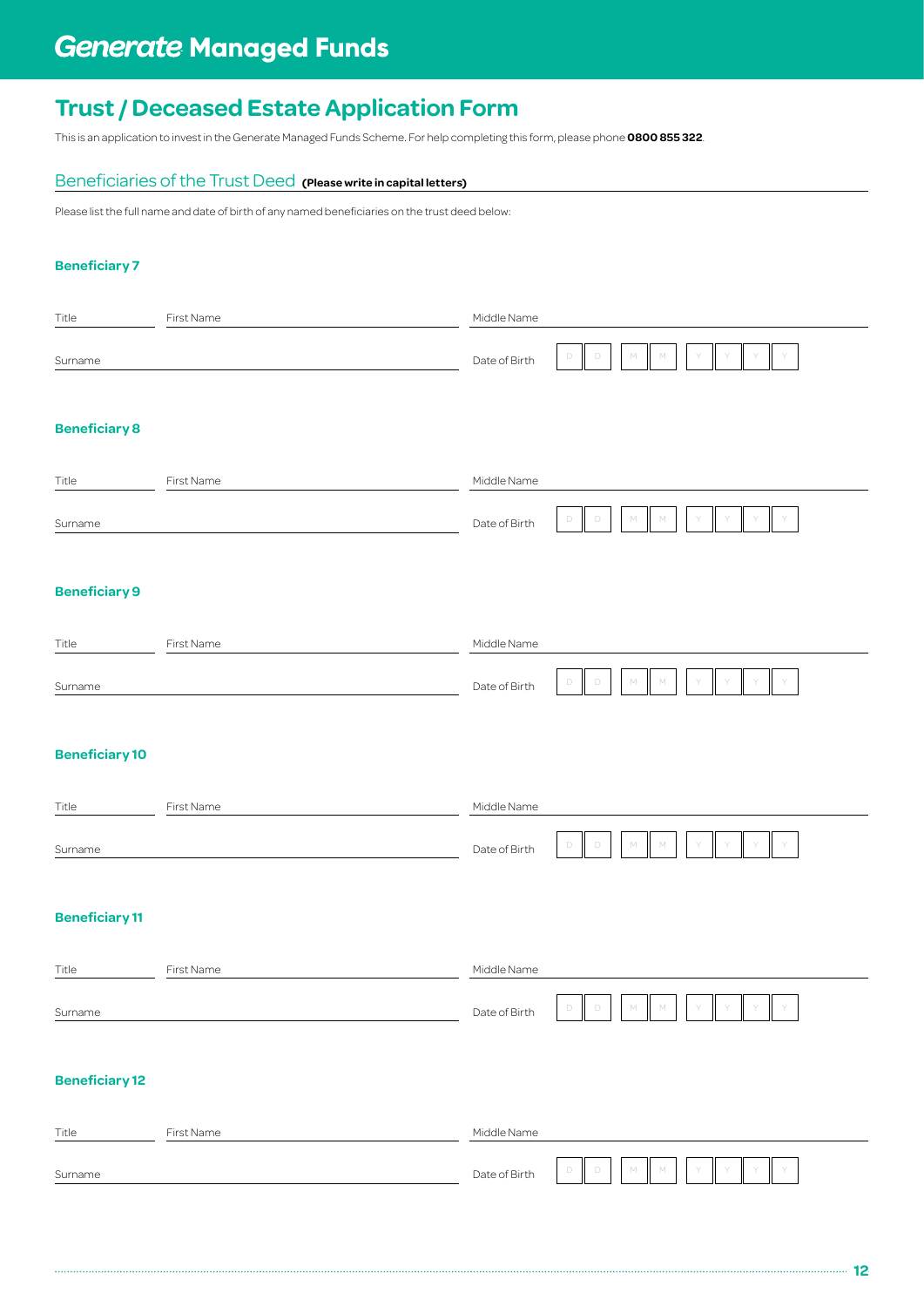This is an application to invest in the Generate Managed Funds Scheme. For help completing this form, please phone **0800 855 322**.

## Identity and Proof of Address Documents **(Non Electronic Identity Verification)**

**If you have opted not to use Electronic Identity Verification please provide the following documentation If you did not pass the Electronic Identification Verification check then we will be in contact with you as you will need to provide the following documentation.**

Please provide a certified photocopy of each document:

- The documents can be verified by a Generate employee or certified by a Trusted Referee as described below.
- These documents cannot be scanned to us (we need the copy that has been physically certified).
- **Please do not send in original versions of your identity documents.**

| In combination with the following:<br>New Zealand Drivers Licence<br>Passport; or<br>(front and back)<br>Birth certificate; or<br>New Zealand Firearms Licence.<br>Bank statement, dated within the last 12 months; or<br>Government agency letter, dated within the last 12 months<br>(eg. IRD, Work & income, Electoral Commission); or<br>Valid credit of debit card with name embossed & signature.<br>Choose one of the acceptable forms of <b>proof of address</b> for applicant's residential address (not a PO Box) by sending us a copy of an invoice, statement, letter or<br>contract in applicant's name, dated within the last 12 months, from one of the following sources:<br>Utility provider e.g. water, electricity, gas, telecommunications, Sky TV (or other fixed address media provider)<br>Government or local Government agency e.g. IRD, benefits statement, Council notice<br>NZ Bank correspondence<br>Car registration notification/demand<br>Non-Generate KiwiSaver correspondence<br>Insurance company (car, house, contents)<br>If you do not have one of the above forms then please provide a copy of an invoice, statement, letter or contract in applicant's name, dated within the last 3 months,<br>from one of the following sources:<br>Non-bank, non-KiwiSaver financial institution<br>Insurance company (health, life)<br>Rental tenancy agreement | <b>OPTION1</b> | <b>OPTION2</b> |  |
|----------------------------------------------------------------------------------------------------------------------------------------------------------------------------------------------------------------------------------------------------------------------------------------------------------------------------------------------------------------------------------------------------------------------------------------------------------------------------------------------------------------------------------------------------------------------------------------------------------------------------------------------------------------------------------------------------------------------------------------------------------------------------------------------------------------------------------------------------------------------------------------------------------------------------------------------------------------------------------------------------------------------------------------------------------------------------------------------------------------------------------------------------------------------------------------------------------------------------------------------------------------------------------------------------------------------------------------------------------------------------------------------|----------------|----------------|--|
|                                                                                                                                                                                                                                                                                                                                                                                                                                                                                                                                                                                                                                                                                                                                                                                                                                                                                                                                                                                                                                                                                                                                                                                                                                                                                                                                                                                              |                |                |  |
|                                                                                                                                                                                                                                                                                                                                                                                                                                                                                                                                                                                                                                                                                                                                                                                                                                                                                                                                                                                                                                                                                                                                                                                                                                                                                                                                                                                              |                |                |  |

## Certification of your Documents

Provide certified copies of identity documents and proof of address (which is not required to be certified).

**An employee or agent of Generate can verify original documents by sighting the original documents and then making the following statement "I verify that the attached documents are true copies of the original documents and that they represent the identity of [full name of the person being identified]"**

- – Certification must be within the last three months.
- Any birth certificates that have been issued before 2003 should be certified or verified.
- The approved person cannot be your spouse, partner, relative or living at the same address as you.
- The approved person could be: a JP; Chartered Accountant; Lawyer; Police Officer; Registered Teacher; Registered Doctor or any other person who has legal authority to take statutory declarations in New Zealand.
- Upon comparing the copy with the original document, the approved person must write on the copy their name, occupation, their signature, the date and the following, *"I certify this to be a true copy of the original document and confirm that it represents the identity of [full name of person being identified]"*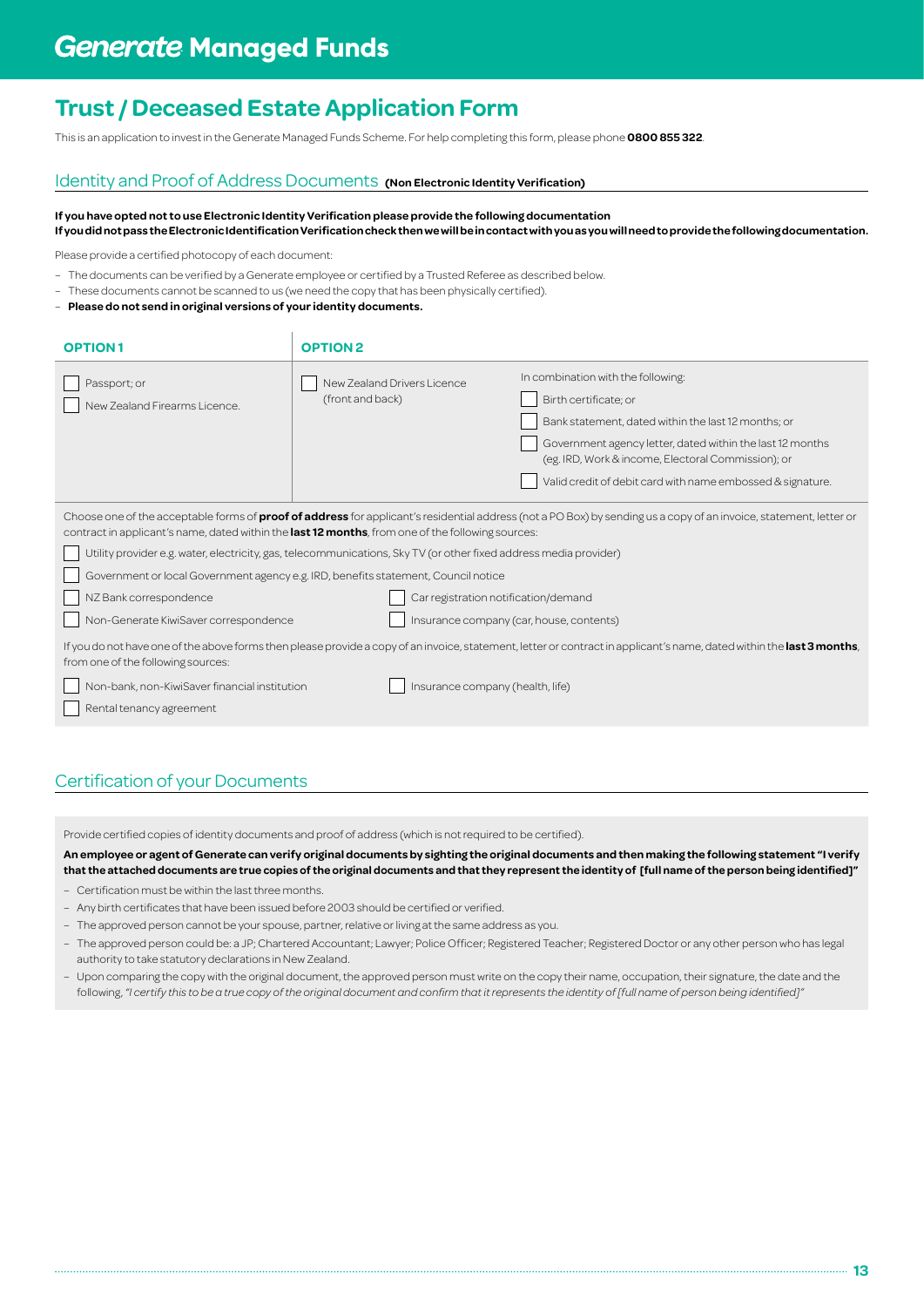This is an application to invest in the Generate Managed Funds Scheme. For help completing this form, please phone **0800 855 322**.

## Privacy Statement

Generate Investment Management Limited (or Generate group companies), Public Trust, any of their authorised agents, and any distributor (each an "Authorised Person") may collect personal information that you provide to us. Generate will (or through MMC Limited will) hold the information securely. Your information will be used by Generate and the Supervisor to manage your relationship with Generate and the Supervisor, to provide products and services to you, to comply with any applicable laws, to offer you further products and services that may be of interest to you and for any other use for which you have given authorisation. We may also disclose your personal information for these purposes to our staff members, related companies, our third party service providers and to the Financial Markets Authority or other applicable regulators.

Generate may further use your information to electronically verify your details and your information may also be disclosed for these purposes to third parties where Generate have further contracted to carry out the verification process.

If you contact us or we contact you, we may keep a record of that contact. We may also monitor and record calls you make to us and we make to you. You may request the information held about you, and if any of the information is incorrect, ask for it to be corrected. You can do this by contacting us by email or call us on 0800 855 322.

## Electronic Provision of Information

I/We consent to receiving any communication from Generate or any related affiliates (e.g. Supervisor, Administrator or companies within the Generate group) electronically via Generate's online portal, or at the email address provided in this Application Form or direct to Generate.

## Declarations and Authorisations

I/We wish to apply for units in the Scheme. I/We confirm that I/we have received, read and understood the current Generate Unit Trust (Managed Funds) Scheme Product Disclosure Statement and online register entry and agree to be bound by the terms and conditions set out in the Product Disclosure Statement and Trust Deed governing the Scheme. I/We understand that if a transaction request is invalid or insufficient information is provided, it will not be processed until valid documentation is received.

I/We understand that neither Generate nor the Supervisor has represented or implied that any particular fund or investment strategy is appropriate for my/our particular circumstances. I/We understand that investments in the Scheme are subject to investment risk and that the value of my/our investment may rise and fall from time to time. I/We understand that the distributor through which I/we joined the Scheme (if applicable) may be remunerated by Generate for distributing the Scheme. I/We acknowledge that none of Generate, the Supervisor and any distributor through which I/we joined the Scheme will be liable to me/us for any loss as a consequence of them accepting or acting on instructions from me/us or an authorised signatory in respect of my/our investment in the Scheme (and that none of Generate, the Supervisor, or any other person guarantees the performance of the Scheme or the repayment of any money payable from the Scheme).

I/We confirm that all of the information in this application form is true and correct. I/We agree to notify Generate immediately if there is any change in the information given in this application form (including in relation to any present or future Controlling Person(s)).

To the extent that the information provided in this Application Form relates to a person who is a Controlling Person of the unitholder, I/we certify that I/we have the authority of such Controlling Person to sign this form on their behalf.

By signing this Application Form I/we consent to receive all forms of information and communication including account information, confirmation information, newsletters, Scheme annual reports, annual statements and annual tax certificates by any form of communication including email or other electronic means.

I/We agree, pursuant to the Unsolicited Electronic Messages Act 2007, that the person sending any such message need not include a functional unsubscribe facility in the message. Telephone calls may be recorded for training purposes or to provide security for transactions by Generate, its related companies or agents.

I/We confirm that I/we have read and I/we accept the 'Declarations' in the above section.

#### **In addition to all Trustees a minimum of two Directors of the Trustee Company must sign this form.**

### **Signature of Director/Trustee/Executor 1**

|                                                                                                                         |        |                           | Date Signed |                      |
|-------------------------------------------------------------------------------------------------------------------------|--------|---------------------------|-------------|----------------------|
| Signature of Director/Trustee/Executor 2                                                                                |        |                           |             |                      |
|                                                                                                                         |        |                           | Date Signed |                      |
| Signature of Director/Trustee/Executor 3 (if relevant)                                                                  |        |                           |             |                      |
|                                                                                                                         |        |                           | Date Signed |                      |
| Signature of Director/Trustee/Executor 4 (if relevant)                                                                  |        |                           |             |                      |
|                                                                                                                         |        |                           | Date Signed |                      |
|                                                                                                                         |        |                           |             |                      |
| Adviser Information (Internal Use Only)                                                                                 |        | <b>Opportunity Number</b> |             |                      |
| Name of Adviser                                                                                                         |        | Adviser Code              |             | Adviser Group Code   |
| <b>Verification of Identity</b>                                                                                         |        |                           |             |                      |
| I verify that the attached documents are true copies of the original documents and that they represent the identity of: |        |                           |             |                      |
| Director/Trustee/Executor                                                                                               | Signed |                           |             | Date of Verification |
| Director/Trustee/Executor                                                                                               | Signed |                           |             | Date of Verification |
| Director/Trustee/Executor                                                                                               | Signed |                           |             | Date of Verification |
| Director/Trustee/Executor                                                                                               | Signed |                           |             | Date of Verification |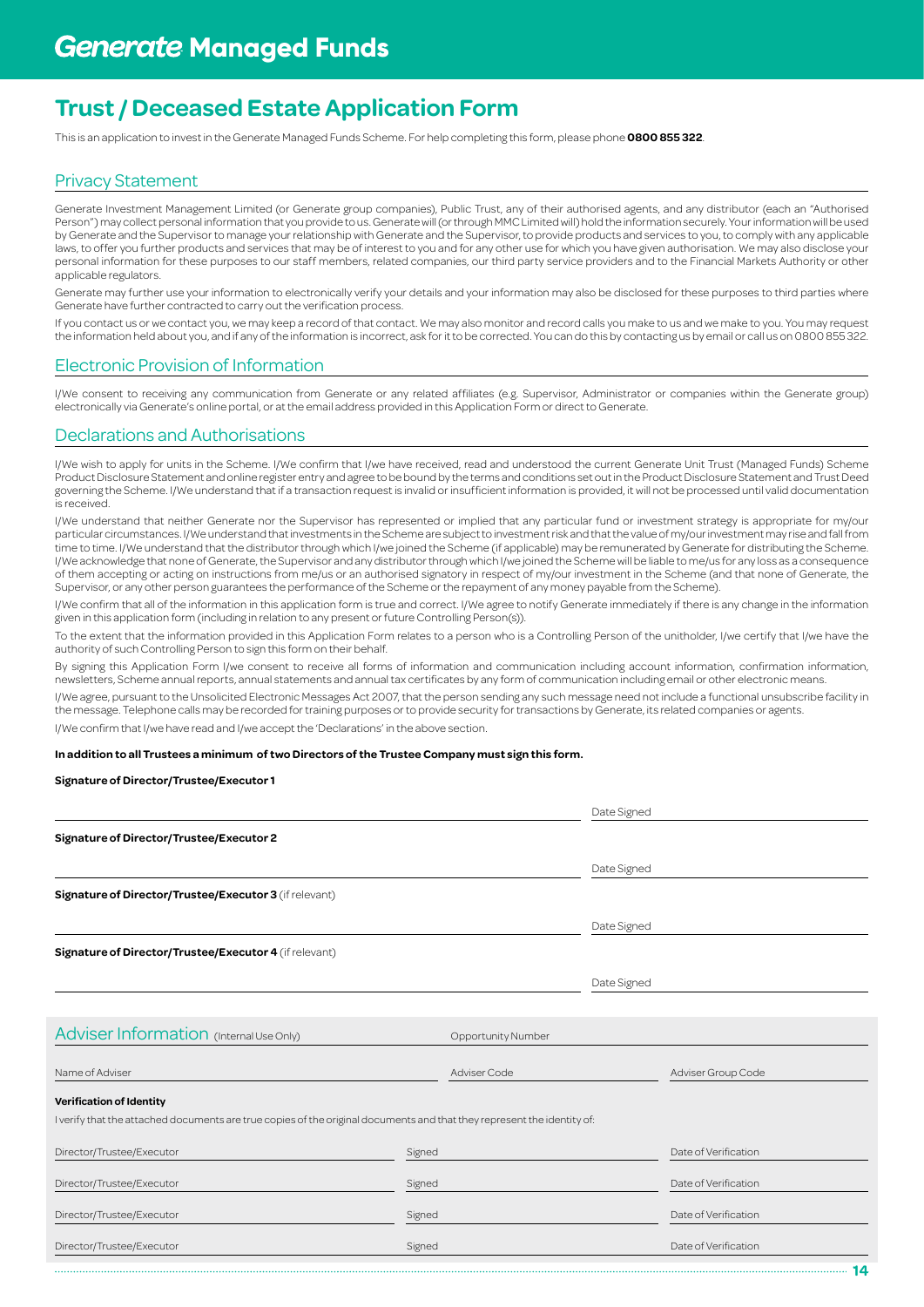This is an application to invest in the Generate Managed Funds Scheme. For help completing this form, please phone **0800 855 322**.

## Document Checklist

| <b>Trust or Estate Checklist</b>                                                                                                                                                                                                                                                                                                                                                                                                                                             |
|------------------------------------------------------------------------------------------------------------------------------------------------------------------------------------------------------------------------------------------------------------------------------------------------------------------------------------------------------------------------------------------------------------------------------------------------------------------------------|
| Please complete the checklist below and supply all the relevant supporting documents.                                                                                                                                                                                                                                                                                                                                                                                        |
| Trust applications only - minimum \$25,000 initial investment                                                                                                                                                                                                                                                                                                                                                                                                                |
| Trust Deed and any amendments                                                                                                                                                                                                                                                                                                                                                                                                                                                |
| Certified copy of Probate/Letters of Administration (Estates only)                                                                                                                                                                                                                                                                                                                                                                                                           |
| Electronic Identity Verification consent OR certified identification (as per the table on page 16) for all persons with power to alter the Trust, including<br>• All Trustees<br>• Appointer or Protector<br>$\cdot$ Settlor<br>• Beneficiaries of a Non-Discretionary Trust with 25% or more interest<br>• Directors of a Trustee Company<br>• Shareholders of the Trustee Company with 25% or more shareholding<br>· Individuals acting under a Power or Attorney          |
| Electronic Identity Verification OR certified address proof (as per the table on page 16) for the above individuals                                                                                                                                                                                                                                                                                                                                                          |
| Full name and date of birth of any named Beneficiaries of a Non-Discretionary Trust and Discretionary Trust                                                                                                                                                                                                                                                                                                                                                                  |
| Details and verification of source of funds or wealth (certified copy)                                                                                                                                                                                                                                                                                                                                                                                                       |
| Proof of bank account in the Trust or Estate's name                                                                                                                                                                                                                                                                                                                                                                                                                          |
| If a Trustee is a company, rules for a company also apply as per the below Companies Checklist table                                                                                                                                                                                                                                                                                                                                                                         |
| US citizen and Financial Institution details                                                                                                                                                                                                                                                                                                                                                                                                                                 |
| Foreign tax residency details of each Controlling Person, Director or Beneficiary                                                                                                                                                                                                                                                                                                                                                                                            |
| IRD number                                                                                                                                                                                                                                                                                                                                                                                                                                                                   |
| Application form completed and signed by all relevant individuals                                                                                                                                                                                                                                                                                                                                                                                                            |
| <b>Company / Partnership / Entity Checklist</b><br>Please complete the checklist below and supply all the relevant supporting documents.                                                                                                                                                                                                                                                                                                                                     |
| Company & Partnership applications - minimum \$25,000 initial investment                                                                                                                                                                                                                                                                                                                                                                                                     |
| Electronic Identity Verification consent OR certified identification (as per the table on page 16) for all persons with controlling powers, including:<br>• Directors<br>• Beneficial Owners with 25% or more shareholding<br>• Individuals with effective control such as a CEO or Managing Director<br>• Nominee Director, Nominee Partner or Nominee Shareholder<br>. Authority to Act on Behalf of the Applicant (e.g. authorised persons; those with Power of Attorney) |
| Electronic Identity Verification consent OR certified address proof (as per the table on page 16) for the above individuals                                                                                                                                                                                                                                                                                                                                                  |
| Details and verification of source of funds or wealth                                                                                                                                                                                                                                                                                                                                                                                                                        |
| Proof of bank account in the applicant's name                                                                                                                                                                                                                                                                                                                                                                                                                                |
| US citizen and Financial Institution details                                                                                                                                                                                                                                                                                                                                                                                                                                 |
| Foreign tax residency details of each Controlling Person, Director or Officer                                                                                                                                                                                                                                                                                                                                                                                                |
| IRD number                                                                                                                                                                                                                                                                                                                                                                                                                                                                   |

- $\lceil$ Application form completed and signed by all relevant individuals
- Certificate of Incorporation (if applicable)

## Where to send your application

**Email return:** Please scan this application and all supporting documentation and email them to us at info@generatewealth.co.nz **or**

**Postal return:** Please send this application and any supporting documentation to:

Generate Investment Management Limited, PO Box 91609, Victoria Street West, Auckland 1142